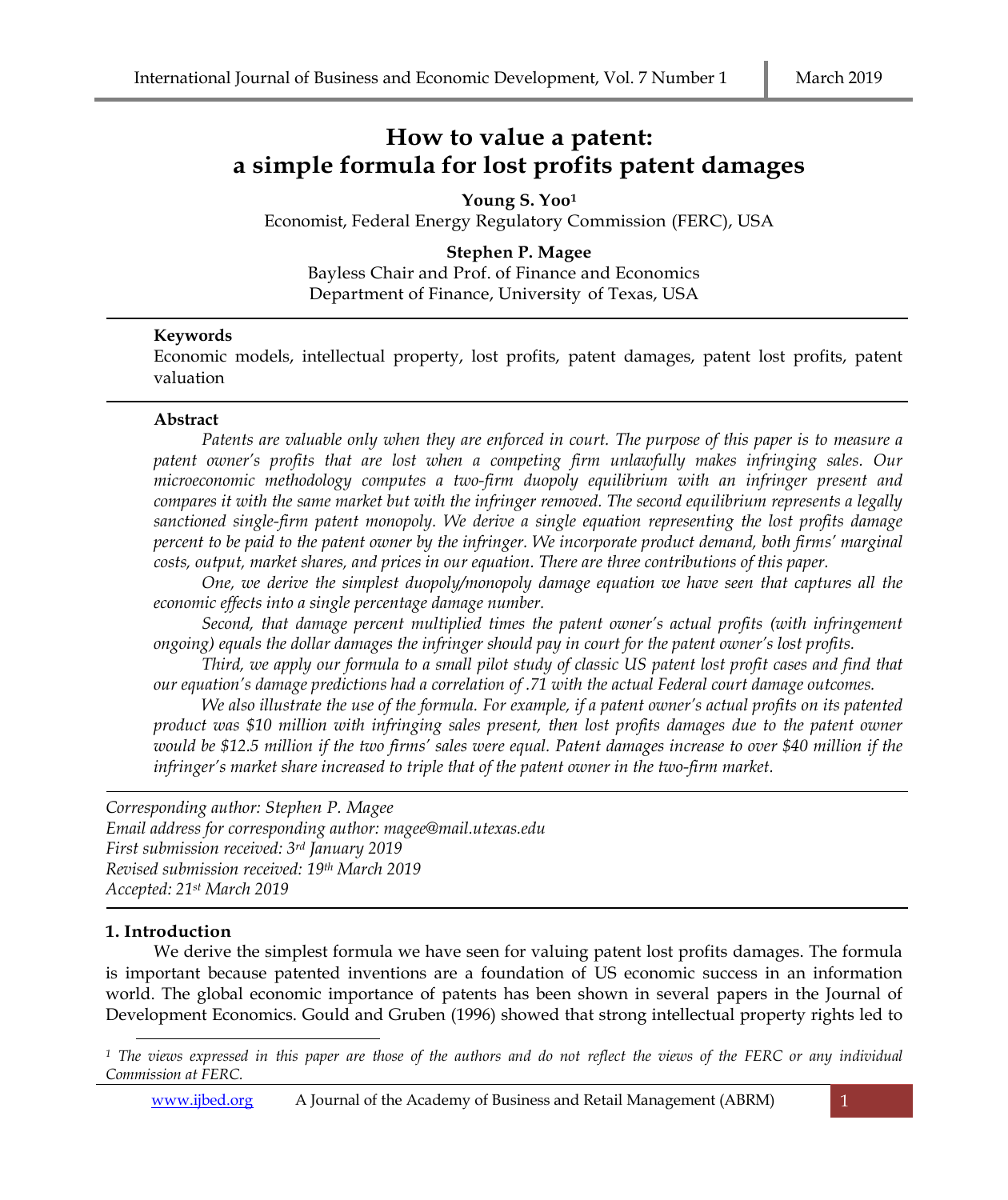significantly higher country growth rates. Schneider (2005) found that innovation is significantly higher in developed countries with high patent protection indexes.

Patented ideas are called "contrived goods" because they have value only when protected in court. But even in the US, patents are widely infringed and undercompensated. One study showed that of 36,000 US cases filed since 2000, less than 4,000 of them (11%) resulted in damage payments to the patent owner. This is surprising given that intangible capital, including patents, constitutes almost 80% of the per capita wealth in the US and in OECD countries. Natural resources and produced capital constitute the rest.<sup>2</sup> Global infringement of US patents is widespread, witness the current battle between the US and China over American intellectual property. One reason given for the difficulty of enforcing patents in the US is explaining complex damages to judges and juries. We reduce this complexity with our simple valuation formula. The economic formula developed here should work in most countries.

Using mathematical microeconomics, we solve a complex of equations that yield a remarkable formula that estimates the patent lost profit patent damage percentage requiring only the market share of the patent owner in the combined sales by the two firms. Here is the lost profits damage formula (derived in equation (10) near the end of the paper) where s is the patent owner's actual market share in the combined sales of the new product by the two firms.

$$
Damage\,\,Percentage\,\,X\,\,=\,\,\frac{(1+s)^2}{4s^2}\,-\,1.0
$$

The variable *X* is the percentage of (multiple times) the patent owner's actual dollar profits (with infringement ongoing) which the infringer should pay in lost profits patent damages. This formula applies only to product enhancement (not costs saving) inventions that differentiate the product from the rest of the market. Thus, the relevant market is a two-firm duopoly. We will discuss this assumption at greater length later.

The equation is remarkable because it provides simple approximations of lost profit damages without explicit measurement of either the demand curve or the marginal costs of the two firms. Data combined with and our equations reveal these variables in our merging of the infringing/non-infringing (duopoly/monopoly) formulas. We have not seen a formula like this that estimates lost profit patent damages using only the sales of the patent owner, the infringer and patent owner's actual profits with infringement ongoing. The demand slope cancels out because it appears in both the numerator and denominator of our equation and observed market shares fully reveal the relative marginal costs of the two firms. This is what allows our lost profits damage percent, X, in the equation above to be explained by the single market share variable, s.

Until now, court calculations of lost profits damages were complex and arcane, requiring difficultestimation of demand, price, cost and profit variables. After three decades of teaching managerial microeconomics and testifying in over 100 patent infringement cases, we happened upon this shortcut formula. A small pilot study in Figure 1 below applies the model to several classic historical cases. That percentage times patent owner actual profits equals the dollar value of patent damages and allows precase filing damage approximations with limited case-specific information. Figure 1 is not a statistical test but is only indicative because of the small number of observations.

*<sup>2</sup>* Ronald Bailey, "The Secrets of Intangible Wealth," Wall Street Journal Online, p 49, 9-29-2007. [http://online.wsj.com/article\\_print/SB119103046614343129.html](http://online.wsj.com/article_print/SB119103046614343129.html)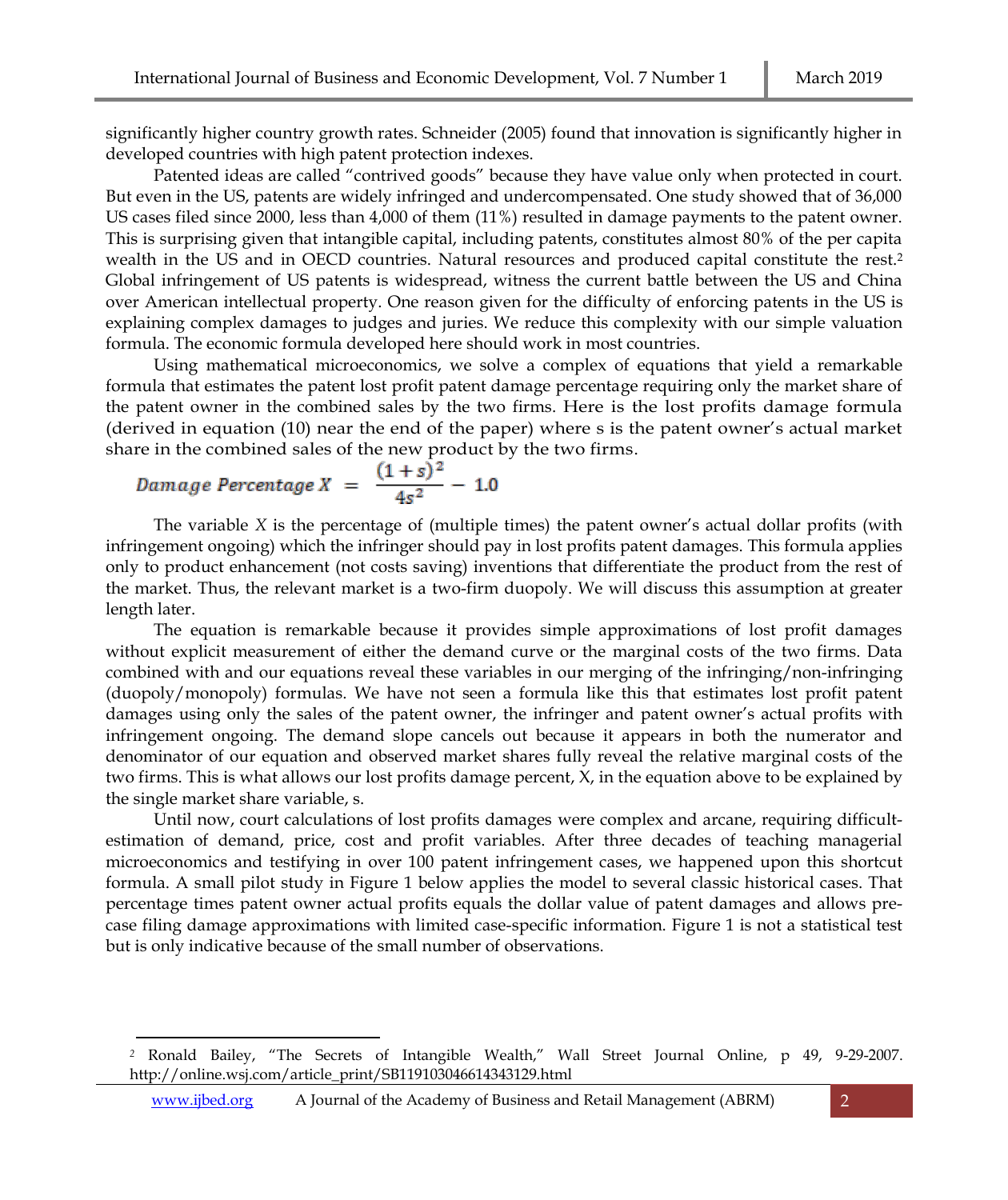

$$
Damage\ Percentage\ =\ \frac{(1+s)^2}{4s^2}\ -\ 1.0
$$

Figure 1: Actual & Our Predicted (Dotted Line) Court Damages as Percent of Patent Owner Profits.

We noted above our assumption that the patented invention sufficiently differentiates the products sold by the patent owner and the infringer from all other products in the market. Since these products are distinct from products in the market without the technology, the submarket can be described in antitrust terms as a simple two-firm duopoly. If the technology in the infringer's products is "reasonably interchangeable" with the patent owner's, then there is infringement. The fact of interchangeability is determined in the liability portion of patent trials. If the court finds that the defendant's technology is not reasonably interchangeable with the patent owner's, then there is no infringement and hence no damages.

We are using market shares in the two firm market to calculate patent damages. Thus, the effects of firm advertising on sales must be removed by experts from the firm market shares used in the damage equation. If the patented innovation does not sufficiently differentiate it from non-infringing product alternatives, then that analysis must also be accounted for by testifying economic and technical experts before applying our formula. As noted, our formula only applies to product enhancement inventions, not cost-saving inventions.

Damage predictions based on our equation are illustrated below in Table 1. The last column illustrates our % of patent infringement lost profits damages due to the patent owner. The predictions in Table 1 come from equation (10), derived below. The equation is shown on this page above. The dollar value of lost profits damages due to the patent owner equal the percentage (proportion) in the last column multiplied times the patent owner's actual dollar profits during the period of infringement. Note that if the patent owner market share equals the infringer's in sales by the two firms, then lost patent damages due to the patent owner equal 1.25 times its actual patent owner profits with infringement ongoing. If the infringer has 3 times the share of the patent owner, (75-25 in row 1 of the table) then lost patent damages due to the patent owner are 5.25 times the patent owner's actual profits, or more than 4 times higher than the 1.25 multiple. Lost profits damages are what the patent owner's profits would have been in the absence of infringement. Ironically, we find later in the paper that it is mathematically easier to determine the economic value of a patented invention to the innovating firm when an infringer is present.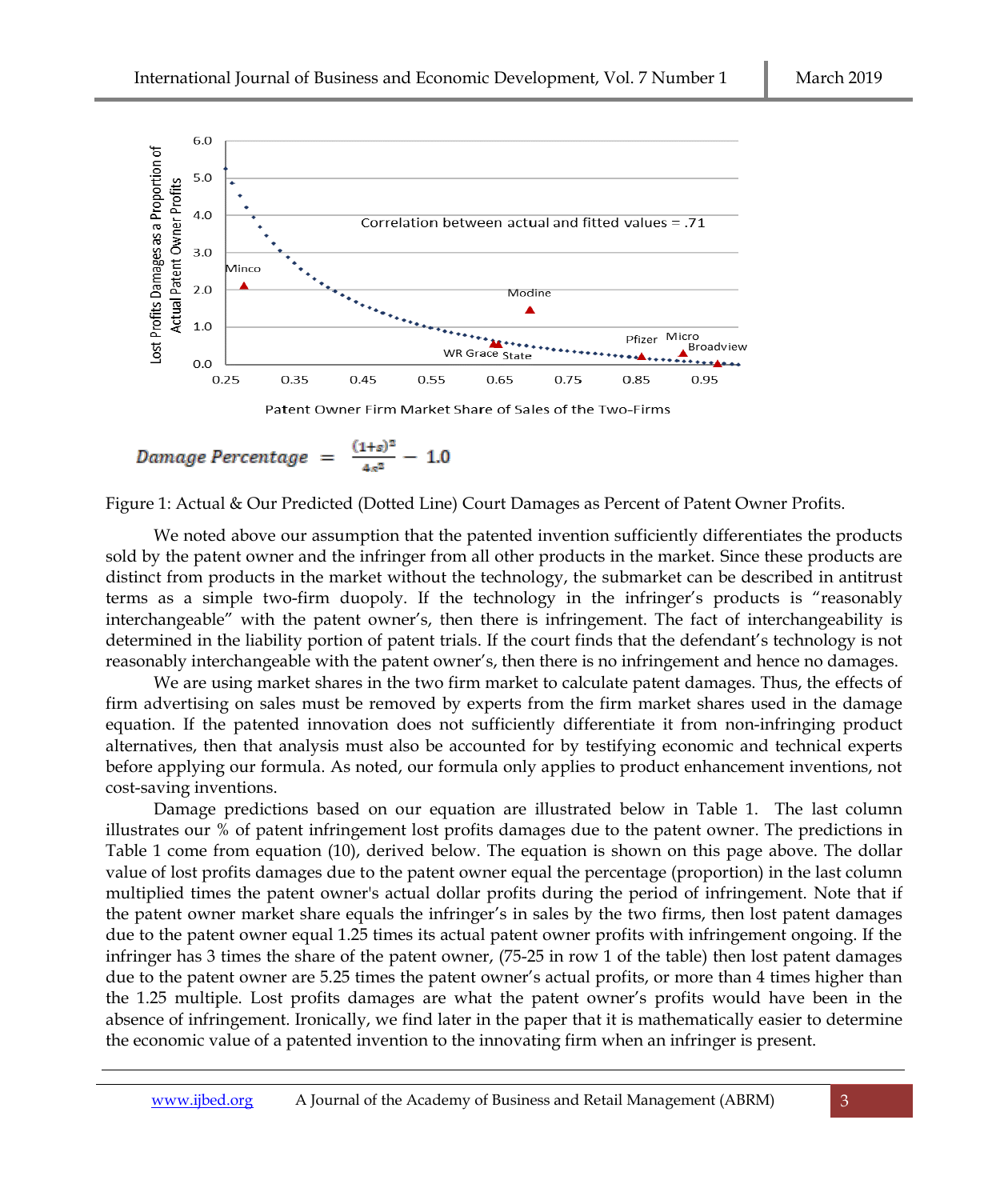International Journal of Business and Economic Development, Vol. 7 Number 1 March 2019

| Patent Owner Share<br>s | <b>Infringer Share</b><br>$(1 - s)$ | <b>Multiply This Times</b><br><b>Patent Owner Actual Profits</b><br>to Get Damages |  |  |
|-------------------------|-------------------------------------|------------------------------------------------------------------------------------|--|--|
| 0.25                    | 0.75                                | 5.25                                                                               |  |  |
| 0.30                    | 0.70                                | 3.69                                                                               |  |  |
| 0.40                    | 0.60                                | 2.06                                                                               |  |  |
| 0.50                    | 0.50                                | 1.25                                                                               |  |  |
| 0.55                    | 0.45                                | 1.00                                                                               |  |  |
| 0.60                    | 0.40                                | 0.78                                                                               |  |  |
| 0.70                    | 0.30                                | 0.47                                                                               |  |  |
| 0.80                    | 0.20                                | 0.27                                                                               |  |  |
| 0.90                    | 0.10                                | 0.11                                                                               |  |  |

Table 1: The Formula's Damage Percentage to Multiply Times Patent Owner Actual Profits (Shares are of the Combined Actual Sales of the Patent Owner and the Infringer)

An intuitive explanation why our patent lost profits damage formula is so simple

Our lost profits damage formula is based on the following assumptions and observations.

The patent damage formula applies to a product enhancement that makes a product more desirable to buyers. It does not apply to cost-saving inventions.

The formula works best when the patent owner and infringer are selling similar products, but the patented invention differentiates these products from others in the market. In this case, there is a single aggregate demand curve for the two products and both firms are assumed rational and maximize their profits.

The slope of the aggregate product demand curve is the same with only one seller present (the patent owner only) or two sellers present (with the infringer also selling).

One mathematical discovery with our patent damage formula is that the slope of the demand curve did not appear in the final equation. Why not? Where did it go?

It is incorporated into the solution but disappeared because the slope of the aggregate demand curve is the same irrespective of whether one or two sellers are present.

Another reason is that the numerator in the formula has the patent owner profit % if only one seller is present while the denominator has the patent owner profit % if both sellers are present. Since the intercept and the demand slope appears in both the numerator and the denominator, they cancel out and have been accounted for but are not required in the final formula.

Thus, while aggregate demand for sales by the two sellers is fully incorporated into our patent damage formula, it does not appear in the final solution and thus is not explicitly required to calculate the lost profits damage percentage in actual patent infringement court cases.

Marginal costs also do not appear explicitly in the final formula because with linear marginal costs and linear demand, each firm's market shares in a two-firm market fully reflect marginal costs. It turns out that market shares are inversely proportional to each firm's marginal costs - the firm with the larger market share has lower marginal costs.

Empirically of course, there can be slippage in the ability of firm market shares to exactly replicate marginal costs. In such cases, both firm's actual marginal costs and lost profits can be calculated exactly.

In such a case of using actual marginal costs in the formula instead of firm market shares, the demand curve slope still cancels out in the final damage equation. An outline of the paper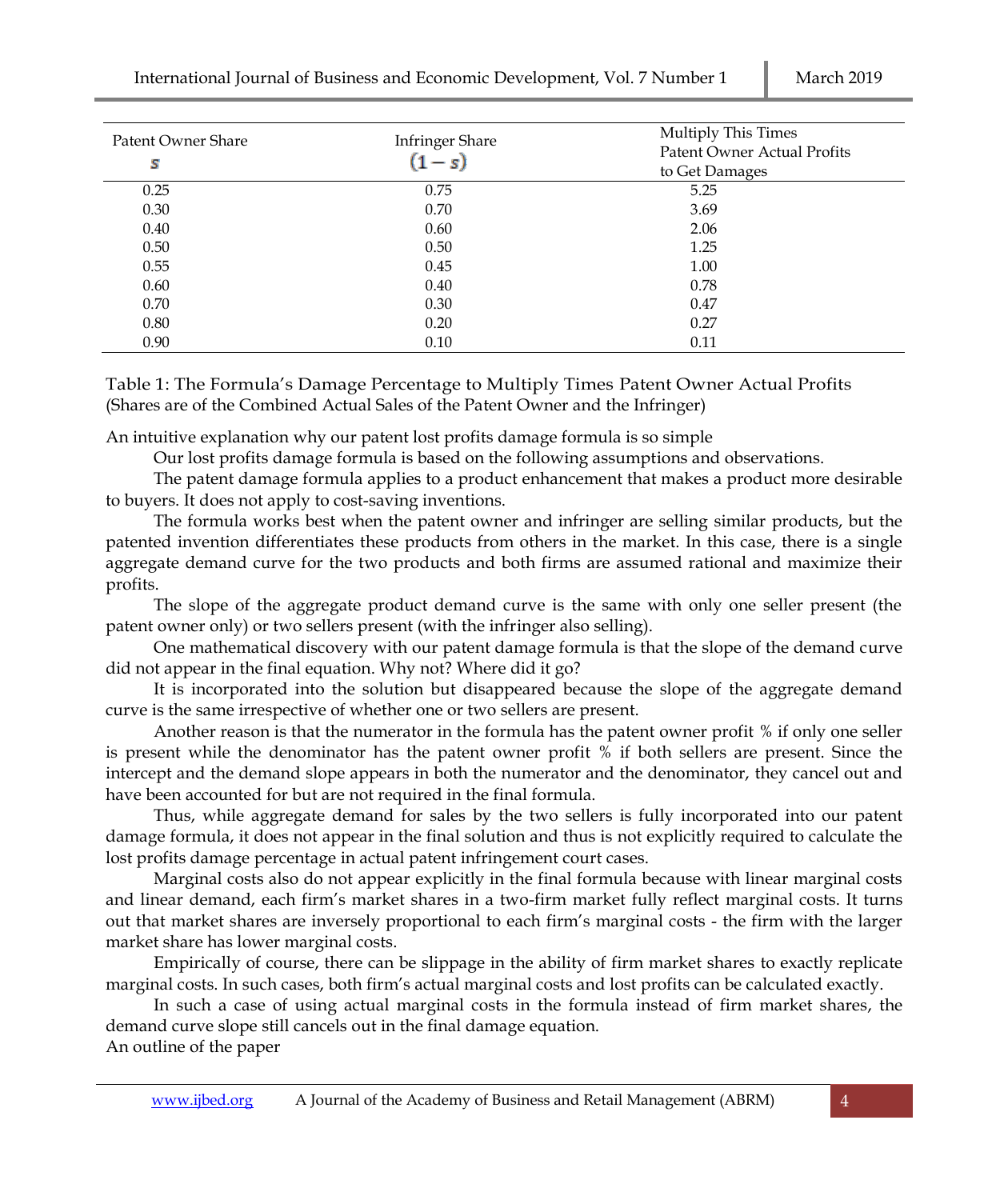Section 2 of the paper below describes the legal system erosion of the patent protection in the United States. Section 3 is a review of the literature. Section 4 explains the mathematics and the derivation of our simple lost profits formula in equation (10) and other results. Section 5 describes the US patent cases from which the data in Figure 1 is taken. Section 6 contains conclusions, limitations and direction for future research. Section 7 is references; Section 8 contains acknowledgments and Section 9 is a mathematical appendix.

# **2. The collapse of US patent protection**

A patent has value because it gives the patent holder temporary exclusive rights to their invention. Those rights confer monopoly profits to the inventor, thereby stimulating more innovation. Infringers free-ride and take away some of the inventor's monopoly profits. That is why infringement is illegal and patent owners are encouraged to sue infringers. Such suits also dissuade other potential infringers. But to the public and juries, monopoly power is viewed as evil, making enforcement of patent monopoly rights before juries difficult. Here are seven reasons why patent enforcement is collapsing.

First, US patent protection is declining because patents are so are hard to value. Janicke and Ren (2006), found that only 25% of patent appellate cases in 2002-2004 in US courts resulted in a victory by the patent owner over the infringer. A study of all patent cases filed in 2008-2009 by Allison et al (2014) found that patent owners won only 26% of the time. More than 40,000 patent infringements cases have been filed from 2007 to 2017 and three quarters of them failed (Pridham (2017), Lex Machina (2018)).<sup>3</sup> Lex Machina's 2013 annual report says that of the 36,629 cases filed since 2000, only 3.8 percent of cases resulted in any damages and only 1.9 percent reached a merits decision with compensatory damages, (Lex Machina, 2014). 4

Second, juries, judges and attorneys all complain that patent cases are mind-bogglingly complex. A Federal judge once joked to us that he would prefer going to the dentist over presiding at a patent trial. A major difficulty in the US in proving lost profits damage cases is collecting the large amounts of data required for demand and costs for both the patent owner and the infringer. This paper requires only three observable variables which greatly simplifies lost profits infringement calculations and should improve the value of patents in court.

Third, patented ideas are public goods and are plagued by what economists call the "tragedy of the commons" Common goods like streets, highways and ideas are overused because they are either free or they appear to be free in infringer's eyes. The previous paragraph quantified the declining economic protection of patents. Large US corporate defendants in patent cases spend enormous sums relative to inventors and patent owners. This weakens US patent laws both in the courts and before the US Patent and Trademark Office (the USPTO). <sup>5</sup> In today's global economy, international patent infringement is even more widespread because of the cost of extraterritorial enforcement. The core of America legal IP protection is eroding and with it, US high-tech leadership.

<sup>3</sup> Se[e https://www.forbes.com/sites/davidpridham/2017/04/13/the-patent-litigation-lie/#39741cae7ea9.](https://www.forbes.com/sites/davidpridham/2017/04/13/the-patent-litigation-lie/#39741cae7ea9)

<sup>4</sup> Se[e https://lexmachina.com/wp-content/uploads/2014/12/Damages-Reference-Sheet.pdf.](https://lexmachina.com/wp-content/uploads/2014/12/Damages-Reference-Sheet.pdf)

<sup>5</sup> Lloyd (1980) explains the tragedy of the commons in history. In the Middle Ages, villagers would traditionally agree to regulate among themselves the maximum number of cows in the common. But when European mobility increased around the time of the Protestant Reformation, self-interest by newcomers to town led to an excessive number of cows and overgrazing. As a result, the commons collapsed as an economic and social institution leading to the term "tragedy of the commons." The same thing is happening with patents as private greed to avoid paying for patents leads to declines in the US American court system's protection of patents.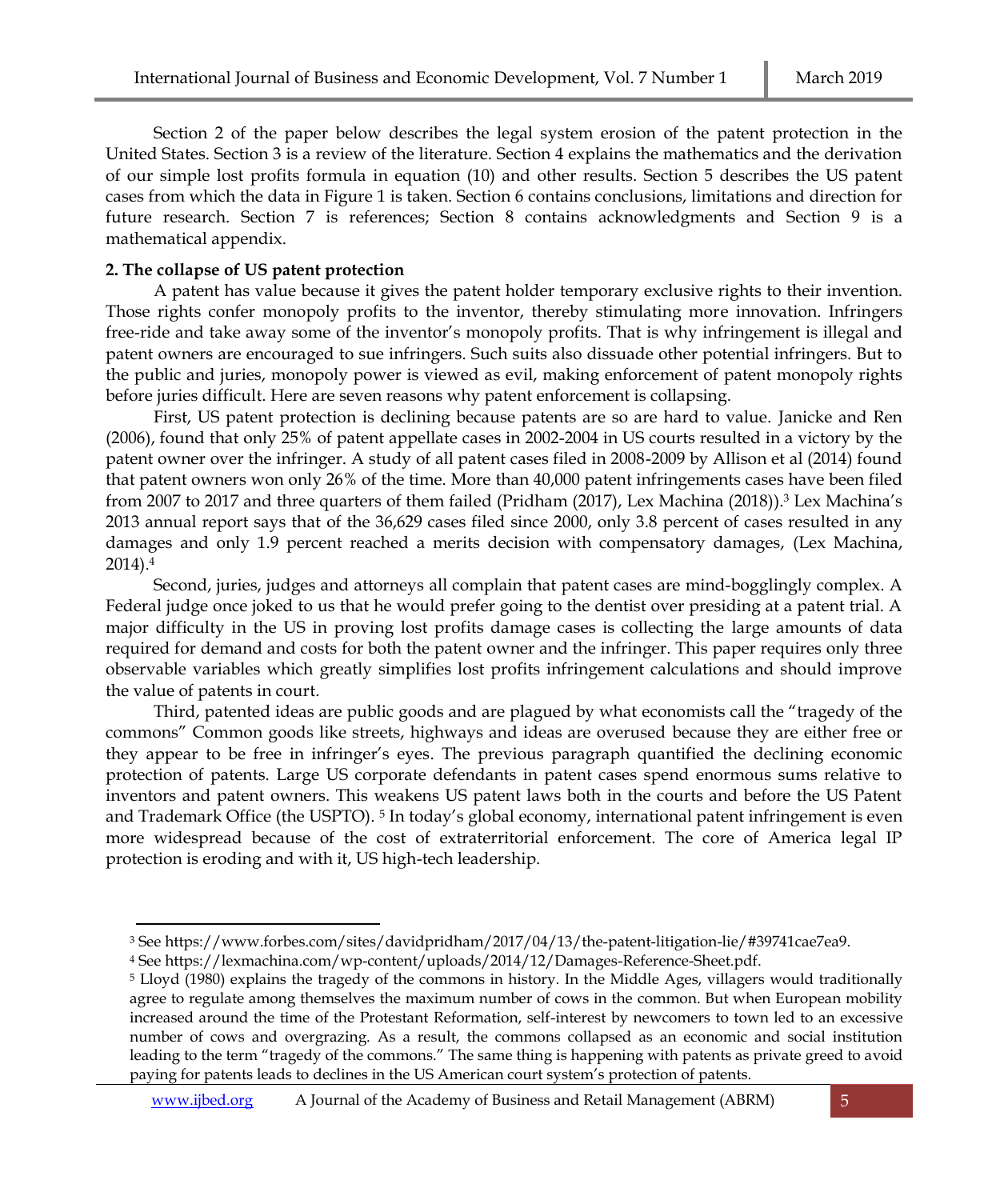Fourth, the 'patent troll' attack on non-practicing owners of patents comes from heavy users of patents in the US. Pridham (2017) reports in *Forbes* that the US corporate attack on patents is "a wellfinanced propaganda campaign by large Silicon Valley-based technology companies to promote the view that America in recent decades has been suffering from an "explosion" of patent litigation unlike any in history…".<sup>6</sup> Figure 2 below shows a chart cited by Pridham showing there has not been a patent litigation explosion: patent infringement cases filed since 1991 have increased no faster than the number of patents issued.<sup>7</sup>

Fifth, since public education is free, both juries and businesses view patented ideas like public roads and highways – why should I have to pay for ideas? Hence there is resistance to forcing infringers to pay for their use of patents. Patented commercial ideas are called "contrived goods" by economists because they have value only if legally protected, which requires legal enforcement.

Sixth, monopolies have a bad reputation in the mind of the public and juries, making patent enforcement difficult. The public fails to understand that patent monopolies encourage innovation by giving patent holders exclusive rights to their invention which gives monopoly profits to the inventor. The law also encourages patent owners to sue infringers to reduce free riding on inventor's rights and profits.

Seventh, the difficulty of catching patent infringers and collecting damages was well summed up by decision in the classic 1978 Panduit case:

"*Except for the limited risk that the patent owner, over years of litigation, might meet the heavy burden of proving the four elements required for recovery of lost profits, the infringer would have nothing to lose, and everything to gain if he could count on paying only the normal, routine royalty that non-infringers might have paid. As said by this court in another context, the infringer would be in a "heads-I-win, tails-you-lose" position.*" 8

Thus, the expected value of infringing is high, and the probability of prosecution is low so that US patent infringement has increased.

# **2.1 While US patent protection is declining, patent importance is increasing**

Despite declining protection, patent importance is increasing because the 21<sup>st</sup> century is still in the information era. The information revolution in the last half century is the third greatest economic revolution in history, following the agricultural revolution in 8,000 BCE and the industrial revolution in the 1700s. Agricultural products and manufactures goods in the first two revolutions were private goods

<sup>6</sup> Pridham quotes former Chief Judge Paul Michel of the Federal Circuit, the highest court in the United States for patents, saying that the 124 plus smartphone patents filed by the major smartphone manufacturers against each other in 2019-2012 are less than one-quarter of the number of patent cases filed in the telephone wars of Alexander Graham Bell's time when American Bell and AT&T alone litigated 587 patent cases. He shows that in the Golden Age of the US Industrial Revolution the number of patent cases filed was 3.6 percent of the number of patents filed in that decade. He quotes Lex Machina's 2017 figures showing that in the decade since 2007, the number of patent cases filed was about half of that – 1.9 percent.

<sup>7</sup> The chart shows that patent issuance and infringement cases surged together in 1997-2001 and again in 2009-2014. But in general, the number of infringement cases filed has increased no faster the number of patents issued. This, there has been no "patent litigation explosion." Pridham also shows that the number of patents issued per billion dollars of GDP have remained roughly constant at 13 patents issued per billion dollars of GDP industrial output for the last half century. Many infringers call non-manufacturing patent owners (non-practicing entities) who attempt to enforce their patent rights against them "patent trolls." The infringer claim is that patent owners who were not the original inventors should not be allowed to monetize the value of the patents. But economics teaches that active secondary markets generally, and for patents, increase the efficiency of primary markets. The patent troll argument is like saying that home buyers should only be allowed to buy from the original builder and not from any intermediate owners.

<sup>8</sup> Panduit Corp. v. Stahlin Bros. Fibre Works, Inc., 575 F.2d 1152, 1156 (6th Cir. 1978).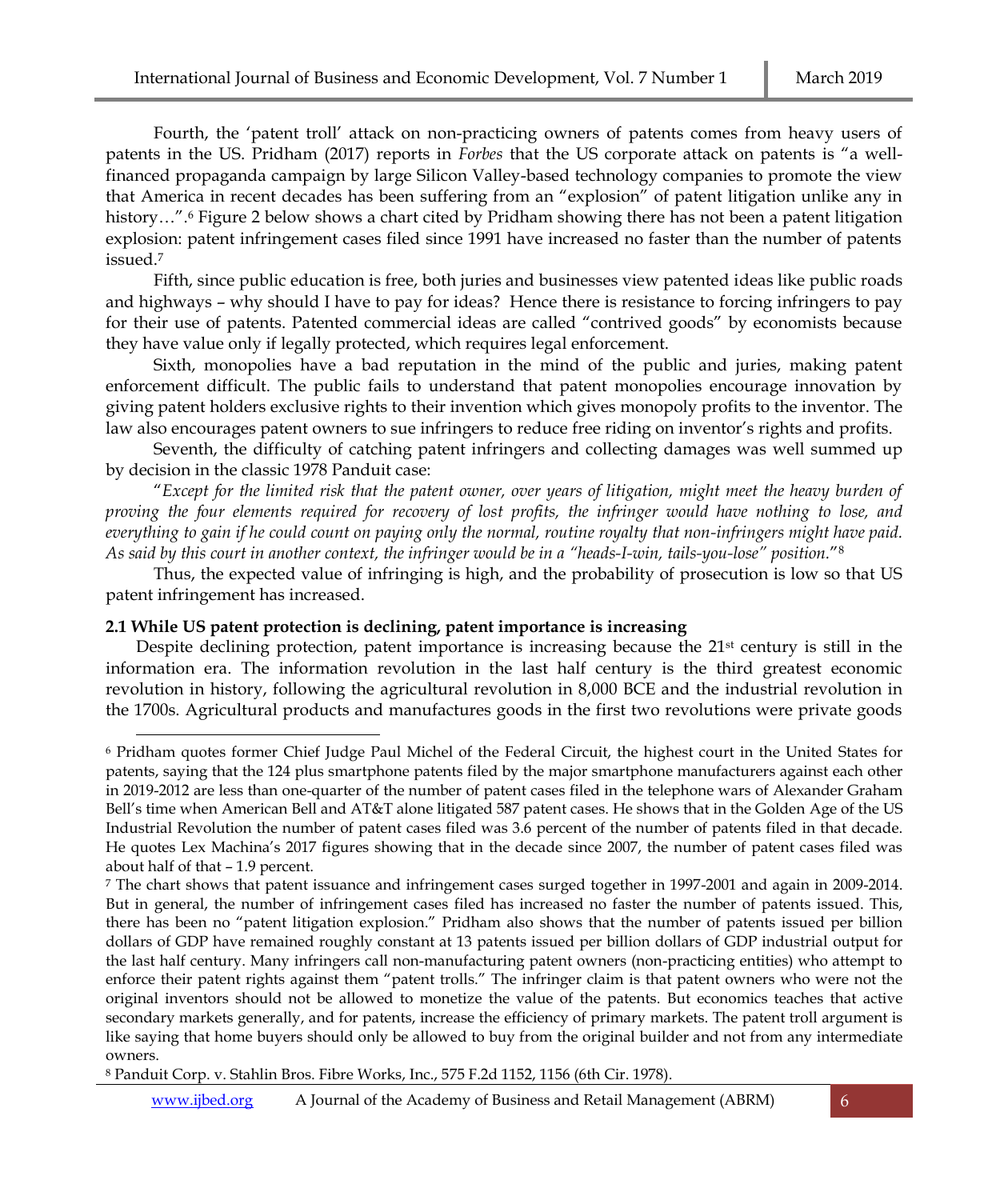whose values are market determined. In contrast, the information revolution has created ideas which are public goods. Hence the evolution of the phrase describing patented ideas as "contrived goods" because their commercial value is dependent on government legal protection through patents and trade secrets.<sup>9</sup>

The United States made English the language of the internet and dominated the information revolution in the last a half century because of its large economy, sizable high-tech investments, the rule of law and strong intellectual property protection. Strong national legal systems generally explain why in 2017 over 20% of world income is earned in just three countries: the US, Germany and Japan.<sup>10</sup>



Sources: Performance & Accountability Report (USPTO) and Judicial Facts and Figures (US Courts)

Figure 2: The patent troll literature is wrong: patent litigation did not explode in the  $21<sup>st</sup>$  century: Patent court filings rose as fast as patents granted by the US Patent & Trademark Office. Source: 2015 Patent Litigation Study, PwC

US legal strength has been a foundation of US economic power for over two centuries. But the current collapse of US patent protection is only one part of the fraying of the legal system. Political polarization of the political system is spilling over into law and damaging the US legal system. Witness the politicizing of the law in the battles over Federal judgeship appointments in the US Senate along party lines.

# **2.2 The 1990s expansion and post-2000 stabilization in the share of lost profit damages**

A patent owner is entitled to recover economic damages if the defendant is found guilty of infringing a patent during the liability phase of a patent trial. Damages can be claimed as reasonable royalties, lost profits, or a combination or both. Traditionally, awards of reasonable royalties have been the most significant component of patent damages. But in the high-tech-dot-com boom of the 1990s, lost profits

 <sup>9</sup> Nicholson and Snyder's (2008) monopoly chapter shows how barriers to entry differentiate some products. <sup>10</sup>CIA data shows that \$29 out of \$150 trillion of world national income is earned in US, Germany and Japan. CIA World Factbook [https://www.cia.gov/library/publications/the-world-factbook/rankorder/2001rank.html.](https://www.cia.gov/library/publications/the-world-factbook/rankorder/2001rank.html)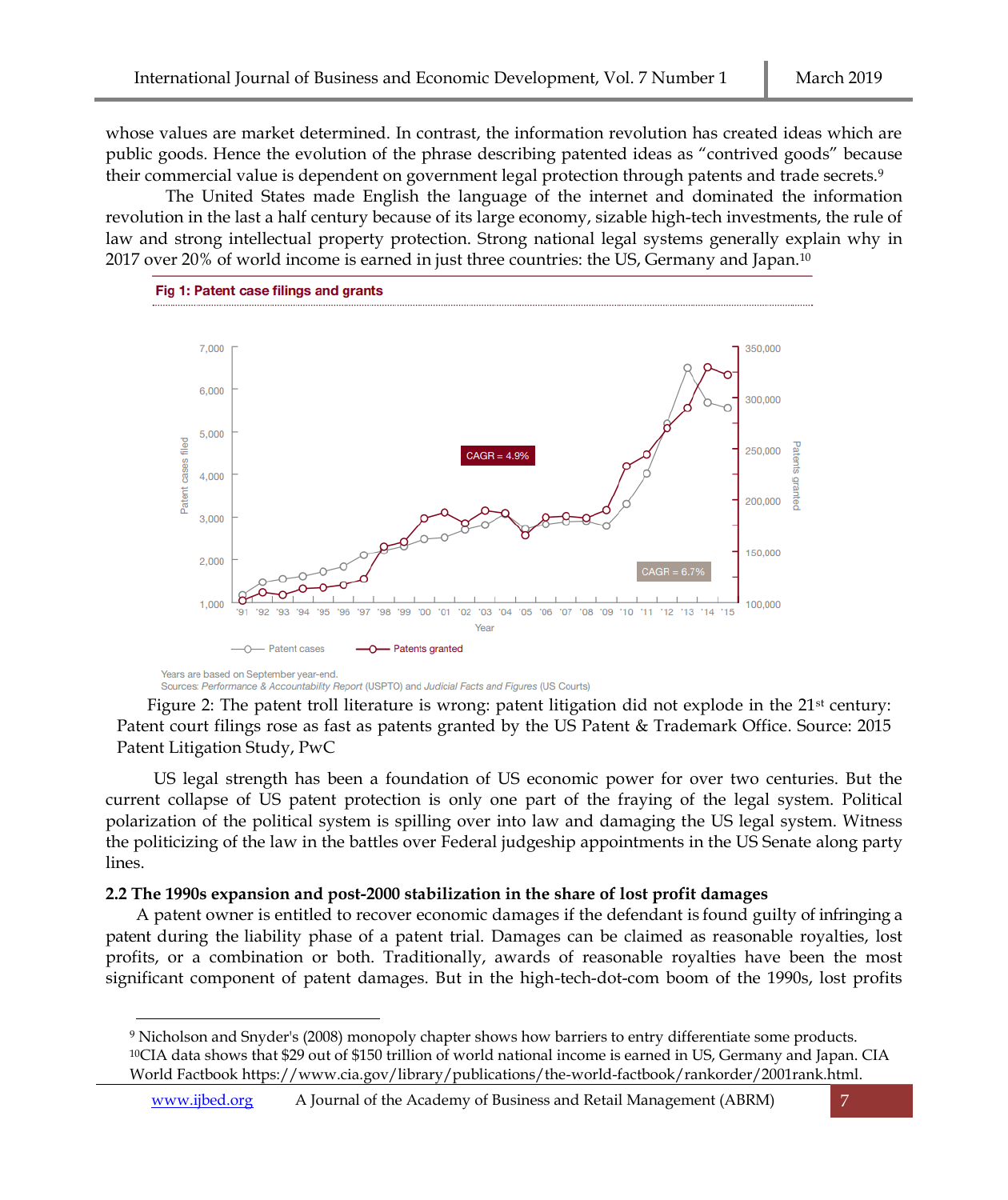damages became increasingly important. According to Davis and Kedrowski (1999) lost profits awards duringthe 1990s increased from 16% to 29% of total patent damages.

In dollars, there was over a billion dollars in patent damage awards in the United States in 2017. Around 70 percent of that total or \$763 million were reasonable royalty damages. But lost profits damages are sizable at \$284 million or nearly 30 percent of total patent damages, a similar percent to the late 1990s, (Lex Machina, 2018). Thus, since the information revolution and dot-com explosion of the 1990s, lost profits damages have stabilized since 2000 at 30 percent of total patent infringement damages.

# **2.3 Why it is so difficult to calculate patent damages in lost profit cases**

Historically, lost profits damage cases required econometric estimation of demand curves using the historical relationships between prices and units sold. But short histories for sales of new patented products render demand estimates unreliable. A parallel problem plagues econometric estimates of marginal cost curves. Thus, it is hard to know what the inventing firm should have earned in legally protected patent monopoly profits absent the infringer. On the surface, patent valuation would appear even more complex if an infringing firm was present and also selling the product.

Surprisingly, we discovered that it is easier to determine the true value of a patented invention to an innovating firm if an infringer is also present. There are several explanations for this puzzling result. First, with two firms selling the product containing the invention, there are more observations and hence more data available. Second, data analytics and microeconomic theory provide precise formulas for prices, costs and profits with two firms present (the patent owner and the infringer) compared to only one firm (the patent owner). A key assumption with academic support the two firms act in their own interest and thus maximize their profits. Using these insights, we derive a simple formula for the increase in profits of the inventing firm had the infringing firm not been present. That profit increase is called "patent infringement lost profits damages."

Using our model, econometric estimation of demand is not necessary. Even better, no direct measurement is required of the marginal costs of either the innovating firm or the infringing firm. It turns out that the ratio of marginal costs of the two firms are almost fully reflected in the sales of the inventing firm relative to the infringing firm.<sup>11</sup>

How can it be that neither the demand slope nor the marginal costs of the two firms explicitly appear in our equation? By accident, we saw that the slope of the demand curve appeared both in the numerator and denominator of our damage formula, so the slope canceled out. The demand equation is incorporated in the formula, but the element of the slope does not explicitly appear as a final term. An assumption of the model is that marginal costs are linear, but each firm can have different marginal costs. We know from our own merger studies that marginal costs get reflected in the market shares of the firms: the patent owner's market share s is higher if the patent owning firm's marginal cost is lower.

An intermediate calculation in our formula yields the ratio of the inventor's monopoly profits with a single seller (i.e., monopoly profits of the patent owner in the absence of an infringer) to the patent owner's actual profits with the infringer present. This ratio minus 1.0 times the patent owner's actual profits equals the additional profits that the inventing firm should have made absent the infringement. Our equation incorporates the following three of four key variables required by the classic 1978 Panduit case in lost profits damage cases: demand for the patented product; what patent owner sales would have been in the absence of infringement; and what patent owner profits would have been in the absence of

<sup>11</sup> This only requires that the marginal costs of the two firms be linear, which is approximately true in the neighbourhood of equilibrium and if the firms are not near full capacity.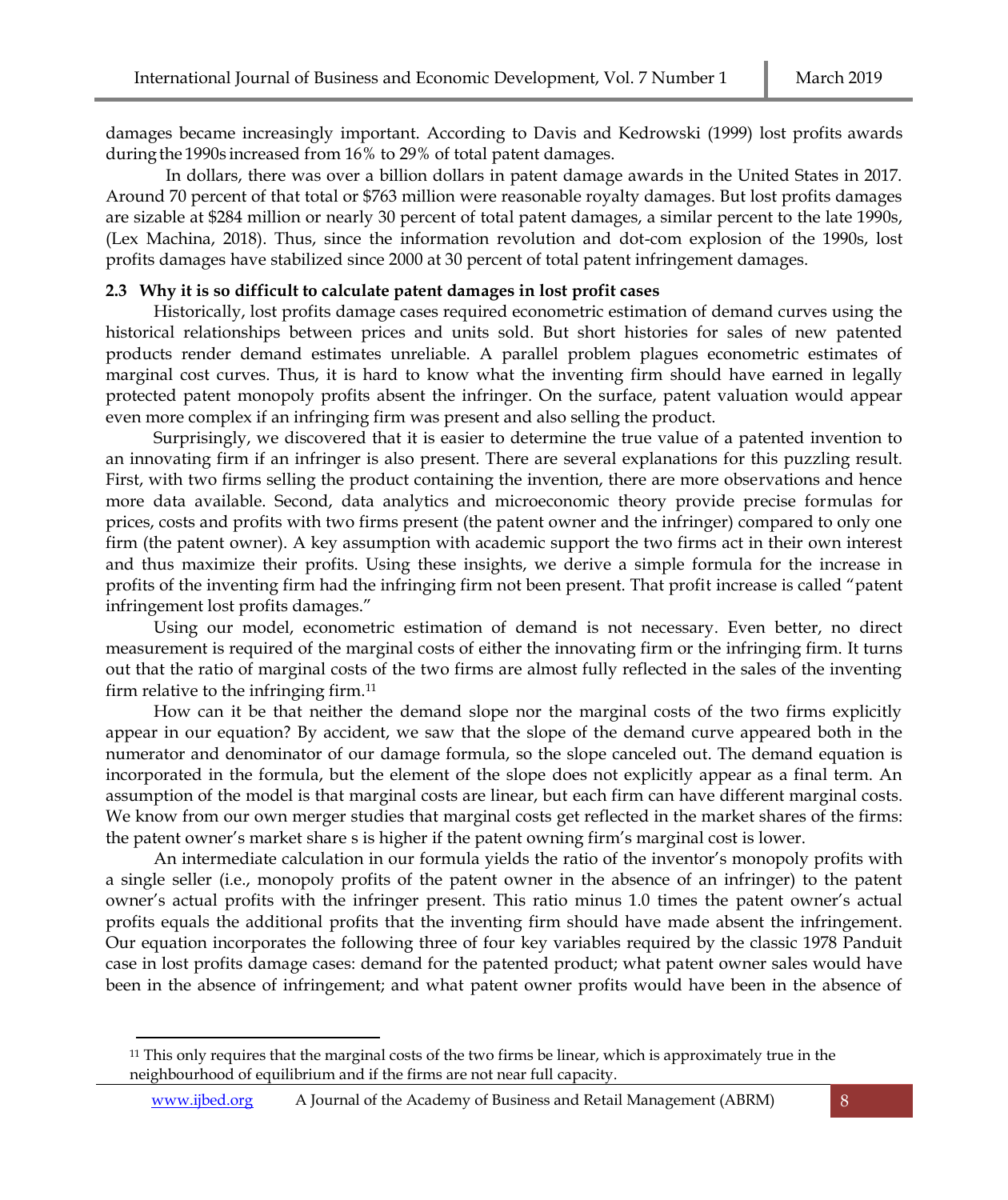infringement; and adjustment for non-infringing alternatives. <sup>12</sup> The fourth Panduit variable, not accounted for in our formula, is a lost profit damage estimate adjusted for non-infringing alternatives to the patented product. That adjustment can be made in the case by damage experts. Even without noninfringing alternative adjustments, the correlation was high between our predicted equation and the court awards reviewed below.

# **3. A review of the literature**

Epstein (2003) examined lost profits damages which included price erosion damages building on *State Industries v. Mor-Flo'* in the late 1980s. That decision established the "market share" rule for lost sales based on that portion of the patent holder's relevant market that was captured by the infringer.

But in a two-firm world, the market share rule divides the infringing sales between the patent holder and the infringer. But an error in *State Industries* is that it ignores price erosion: prices in the "butfor" market (i.e., the market without infringement) would be higher than prices with infringement. These higher prices mean lower overall demand and hence a reduction in the calculated lost quantities sold. Epstein notes that the market share rule in *State Industries* does not account for the "price elasticity" effect because it ignores the price effect. Further, the US Federal Circuit stated in *Crystal v. TriTech* that the calculating price erosion damages independently of the lost sales damages is not credible due to price elasticity effects.<sup>13</sup>

Epstein's solution he labelled PERLS (Price ERosion and Lost Sales), which calculates patent lost profits damages as the difference between the patent holder's profits in the but-for market and profits in the actual market. Unfortunately, there are significant complexities in implementing PERLS and subsequent approaches to measuring both price erosion and lost sales in calculating lost profits damages. The following data is required at a minimum:

"*PERLS requires a single additional parameter, the market price elasticity of demand, to insulate the analysis from the pitfalls identified by the Federal Circuit. Mathematically, PERLS is equal to the conventional implementation of the market share rule plus a single adjustment for price elasticity.*

*PERLS stands in a direct line of development of economic tools to analyze lost profit damages. The existing market share rule is equivalent to the special case of PERLS with no price erosion. Moreover, the insightful analysis offered by Judge Frank Easterbrook in Mahurkar is also a special case of PERLS with a price elasticity of demand equal to -1 and no non-infringing competitors.<sup>15</sup> The PERLS damages calculation builds on these precedents in a tractable manner using data typically available in litigation.*

*By drawing on standard economic principles that have been used in numerous court proceedings, PERLS should yield damages that meet the standard of disciplined, "credible economic evidence" sought by the Federal Circuit*."

Anton and Yao (2007) examine the impact of patent infringement damages in an equilibrium oligopoly model of process innovation where the choice to infringe is endogenous and affects market choices. Under the lost profits measure of damages normally employed by U.S. courts, they find that infringement always occurs in equilibrium with the infringing firm making market choices that alter the resulting market profit of the patent holder. That paper considered only a process innovation that lowers cost. In contrast, this paper considers a new product or differentiated product.

In addition, our formula incorporates both price erosion and lost unit sales effects. We can provide separate estimates of but-for product prices in the absence of infringement that would satisfy causation

<sup>12</sup> Panduit Corp. v. Stahlin Bros. Fibre Works, Inc., 575 F.2d 1152, 1156 (6th Cir. 1978). <sup>13</sup> Crystal Semiconductor Corp. v. Tritech Microelectronics Int'l, Inc., 246 F.3d 1336, 1361(Fed. Cir. 2001).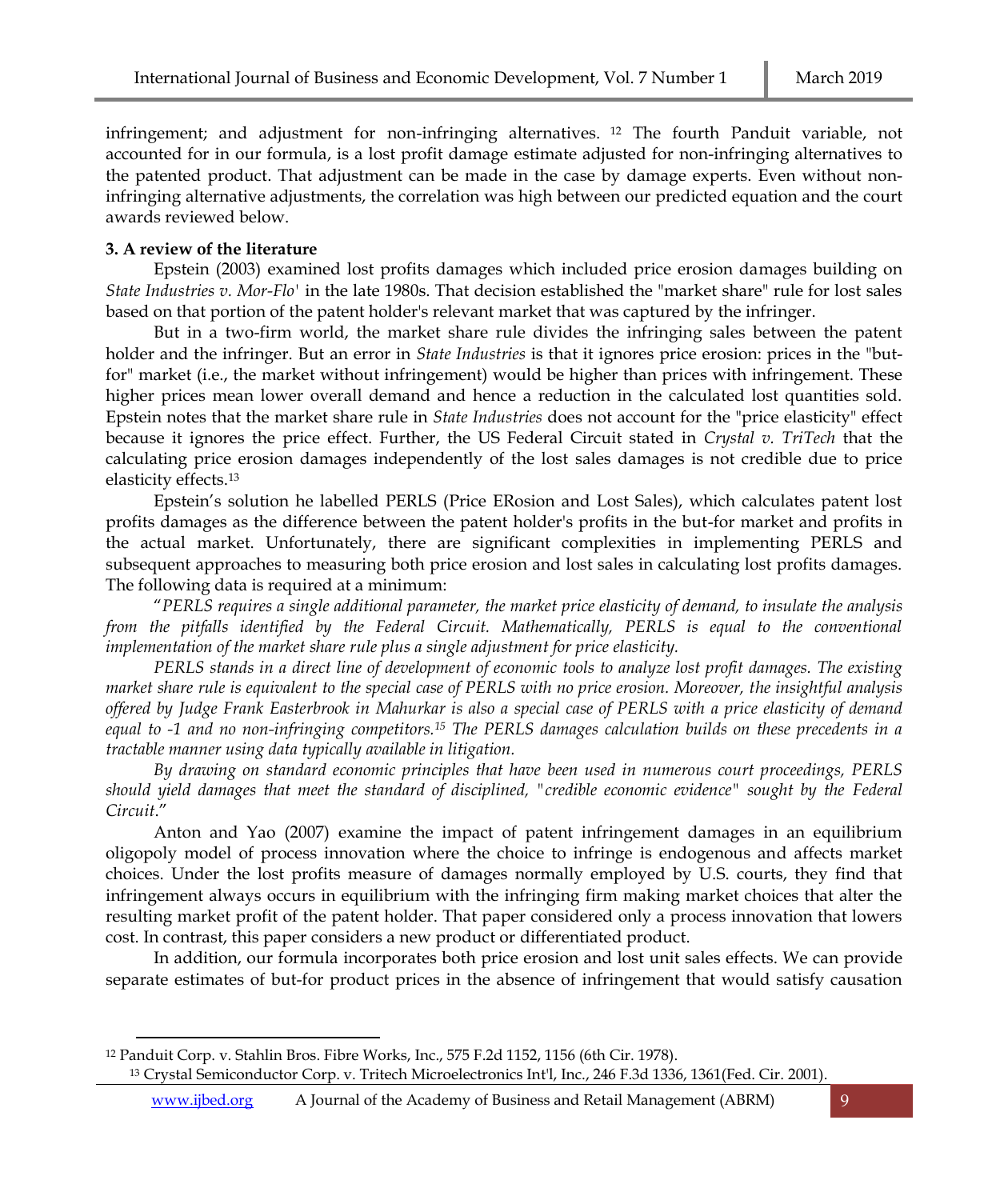requirements in the State Indus., Inc. v. Mor-Flo (1998) and Crystal Semiconductor (2001) cases. <sup>14</sup> "Thus, a patentee may obtain lost profit damages for that portion of the infringer's sales for which the patentee can demonstrate 'but for' causation and reasonable royalties for any remaining infringing [sales];" the latter according to Bohrer et al. (2009).

Our approach on price erosion analysis is much simpler than the analysis of others, such as in Epstein (2003), which requires econometric estimate of the demand price elasticity. Epstein also allows more than two firms in the market and considers the market share of the owner patent as a share of the non-infringing market. This work addresses the lost profit due to price erosion as one of the two components of our estimated lost profit damages of the duopoly-monopoly markets in equilibrium next to the lost profits due to quantity reduction. While a number of studies focused on welfare consequences, or performance of patent damages regimes (Schankerman and Scotchmer, 2001, 2005; Anton and Yao, 2007; Choi 2009, and Henry and Turner 2010), our paper here focuses on simplifying lost-profits patent infringement damages.

As established by Panduit v Stahlin Bros (1978), to determine whether profits have been lost as a result of the patent infringement, the plaintiff must prove (1) demand for the patented product, (2) absence of acceptable non-infringing substitutes, (3) manufacturing and marketing capability to exploit the demand, and (4) the patent owner profits absent infringement. Our approach here simplifies difficult to quantify elements (1) and 4). For a paper with good damage intuition, see Keeley (1999).

In patent infringement cases, a patent owner's lost profits damages are not easy to calculate because they are the sum of two components; lost profits due to quantity reduction and lost profits due to price erosion. Lost profit due to quantity reduction represents the difference between the profits the patent owner would have earned without infringement, and its actual profits with infringement, under the assumption that the price remains the same in the but-for and actual situation. Lost profit due to price erosion represents the profits lost because of the infringer's price competition. In assessing lost profits, therefore, it is critical to construct a hypothetical market equilibrium conditions that may have prevailed "but-for" infringement so as to compare the difference between the patent owner's profits "had the infringer not infringed" with its actual profits with infringement. Unfortunately, lost profit calculations sometimes fail to measure price erosion because it is difficult to measure.

The proper economic measure of lost profits due to quantity reduction differs somewhat from the legal standard. The legal standard is that the maximum a patent owner could capture would be all of the infringer's sales, if it could demonstrate that it had the production capability and could outcompete rival firms for those sales. However, we know that this overstates the quantity effect because, absent the infringer, the higher price in the market would generate less total quantity sold than both firm's sales with infringement. Thus, absent infringement, the patent owner could not maintain its former sales and capture all of the infringer's sales too. An example of this legal error appears in Pfizer v. International Rectifier Corporation (1983) in which the court found that, absent infringement, patent owner Pfizer would have made all of the sales of the infringer.

Some researchers have tried to cope with all of these lost profits problems using a simulation approach (see, for example, Werden et al. (2000)). Unfortunately, the simulation cure is as complicated as the original problem and simulation still requires data for several hard to measure variables, such as industry demand and both firm's marginal costs.

<sup>14</sup> State Indus., Inc. v. Mor–Flo Indus., Inc., 883 F.2d 1573, 1578 (Fed. Cir. 1989); and Crystal Semiconductor Corp. v. Tritech Microelectronics Int'l, Inc., 246 F.3d 1336, 1361(Fed. Cir. 2001).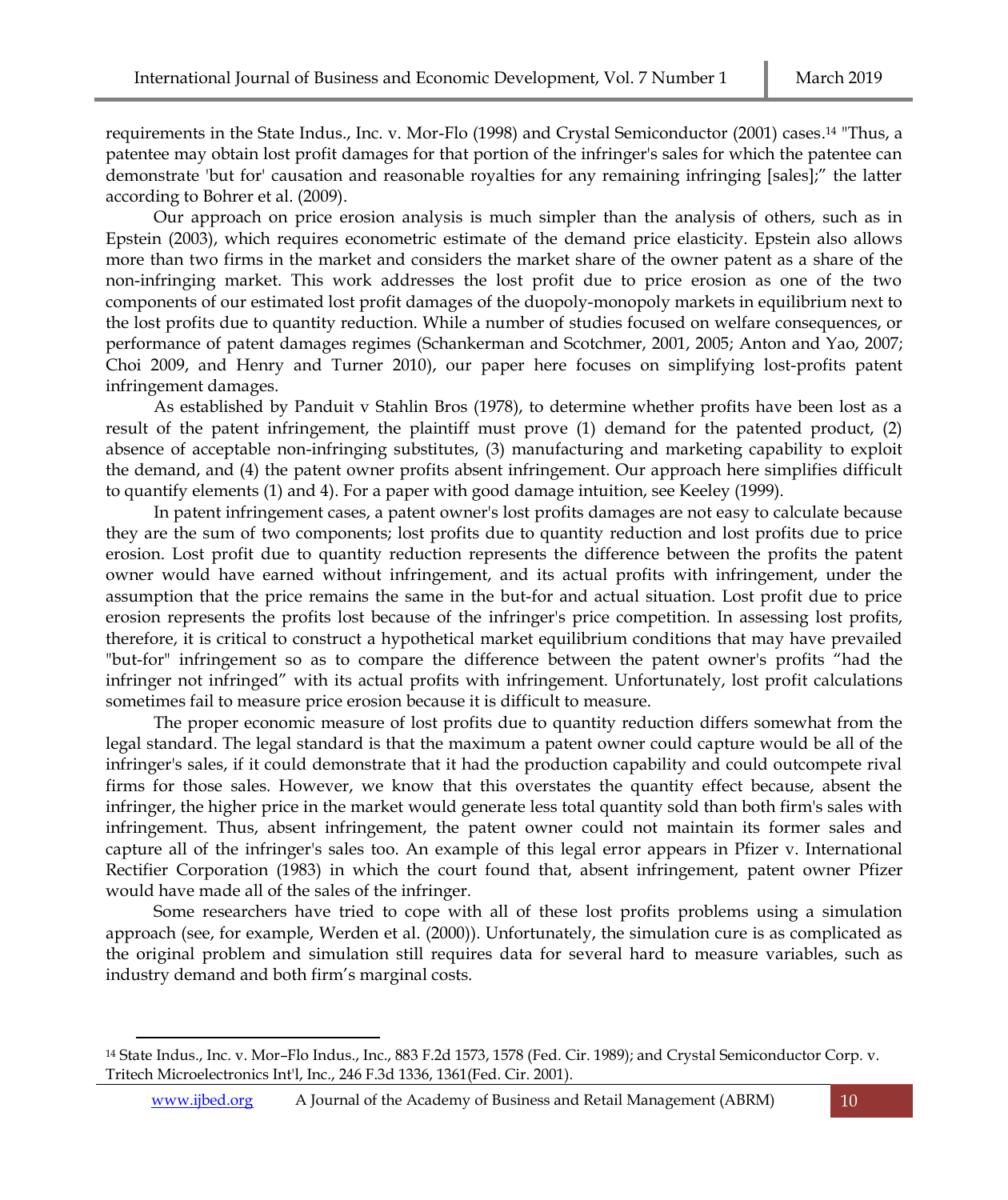# **3.1 Transition from the literature to our model**

Our approach is a simple one. Consider a duopoly market consisting of the patent owner and the infringing firm. We measure how much the patent owner's actual profits would increase from the actual situation of infringement (in the Cournot duopoly equilibrium) compared to the "but-for" situation of no infringement (the monopoly equilibrium). We show that the patent owner's profits without infringement will be higher than actual profits with infringement by a percentage multiple that is a function only of the patent owner's market share with infringement.

In the simplest case of two firms with identical marginal costs of production and identical market preferences for the firms' products (so that market shares are equal with infringement), we get the well-known 1.25 damage percentage or multiple to apply to the patent owner's actual profits. That is, patent infringement lost profits damages will equal 5/4 times the patent owner's actual profits with infringement. Other studies as that of Nieberding (2003) in the Crystal Semiconductor case estimated similar values (9/8). Our formula in this paper is parallel to the years of "rule of thumb" estimates used in computing reasonable royalties, (Gaff, 2015).

As stated in the Abstract, our summary damage equation above Table 1 predicts that if a patent owner's actual profits were \$10 million with infringement, then lost profits damages would equal \$12.5 million if the two firm's sales were equal. The damages increase to \$40 million if the infringer share was triple that of the patent owner. Recall that the formula applies only to product enhancement inventions, not cost saving inventions. In our model below, we consider first the case of duopoly market, in which the patent owner and an infringer are the only competitors. If the infringer went away, the patent owner would be a legal monopolist in this market. In the Introduction to the paper, we showed that the formula predicts outcomes in a small pilot study of seven actual U.S. patent infringement cases. But that is not a statistical test because of the small sample size.

# **4. The mathematics underlying our simple patent lost profits equation**

Consider a Cournot duopoly consisting of only a patent owner (firm 1) and an infringer (firm 2) both selling the same products and both incorporating the invention. Since these two firms and these products are differentiated by the invention from the rest of the market, they are a separate twofirm product market. The patent owner has a legal right to the patented invention, but the infringer does not.

We assume that both firms face a linear industry demand curve and has constant marginal production costs, but marginal costs differ between the firms. As stablished in the literature, linear market demand combined with constant marginal costs guarantees the existence and the uniqueness of a Cournot equilibrium (See, for example, Tirole (1988)). Let the market inverse demand function and each firm's cost function be written as follows:

 $p(X) = a - bX$  (1)  $c_i = c(x_i)$  (2) Where:  $p:$  market - clearing price  $x_i$ : firm i's output (i - 1,2)  $c_i$ : firm i marginal cost X: aggregate industry output  $(X = x_1 + x_2)$ Therefore, each firm  $i's$  profits  $(\pi_i)$  are  $\pi_i = (a - bX)x_i - c_i x_i$ (3)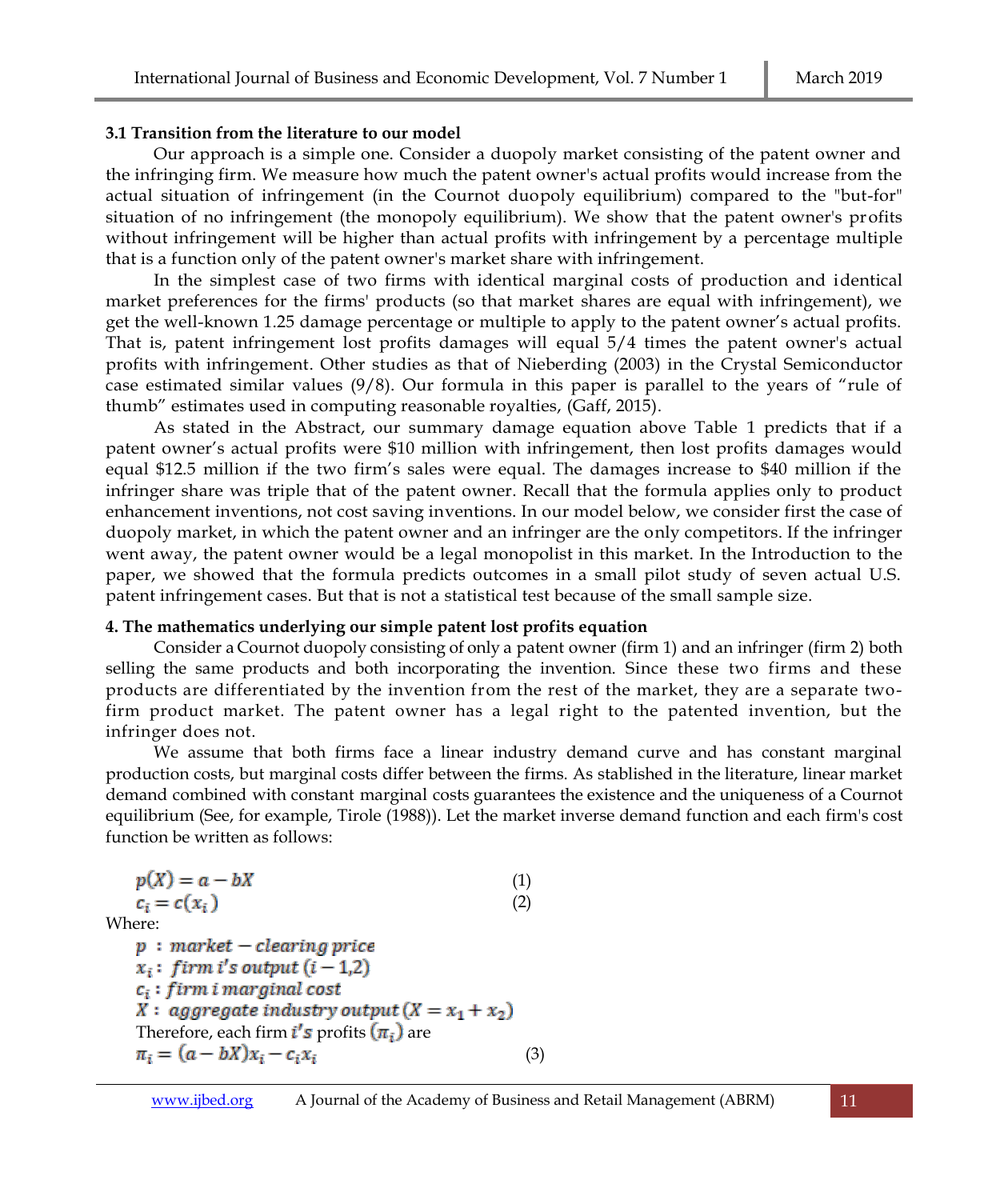Solving each firm's profit-maximization problem, it can be shown that  $x_i$  is the solution to max  $(\pi_i)$  where  $i = 1,2$  (4) Where:

 $p^A$ : actual market clearing price with 2 firms present (infringement)

 $\pi^A$  actual patent owner (firm 1's) profits with infringement

Given this, the following equation, defines the patent owner firm 1's actual market share with infringement and both firms present:

$$
s \equiv \frac{x_1}{x_1 + x_2} \tag{5}
$$

Where:  $s =$  patent owner's actual market share with infringement

The term  $\alpha$  in (3) is the vertical intercept of the demand curve;  $\alpha$  equals the dollar value of the patent holding firm 1's marginal cost per unit. When neither firm has a cost advantage, then firm 2's  $c_2$ equals firm 1's  $c_1$  and thus firm 1's market share  $s = .5$  because  $x_1 = x_2$ .

Now, had the infringer (firm 2) not infringed, the patent owner (firm 1) would have been a legally sanctioned monopolist, and its profit-maximizing output  $(x^M)$ , price  $(p^M)$ , and the resulting but-forinfringement monopoly profits  $(\pi^M)$  would have been written as follows:

$$
x^{M} = \frac{a - c}{2b}
$$
  
\n
$$
p^{M} = \frac{a + c}{2}
$$
  
\n
$$
\pi^{M} = \frac{(a - c)^{2}}{4b}
$$
  
\n(8)

Therefore, the ratio of the patent owner's profits as a monopolist in the absence of infringement profits  $(\pi^M)$  to its actual profits with infringement  $(\pi^A)$  can be expressed as follows:

$$
\frac{\pi^M}{\pi^A} = \frac{profits without infringement}{profits within fringement}
$$
\n(9)

\nThus, we can write

# (10)

Details of the derivation of (10) are shown in the Mathematical Appendix. In the symmetrical case in which neither firm had a cost advantage, then the patent owner would have a market share  $s = .5$ . In that case, the ratio of  $\pi^M$  to  $\pi^A$  equals 9/4 or 2.25. Since the ratio of monopoly profits to actual profits is 2.25, then actual patent owner profits need to be multiplied times 1.25 (=2.25-1.0) in order to get the profits (or lost profits damages) the owner should have had. <sup>15</sup>

# **5. Details from classic court cases in our database**

This section reviews seven U.S. federal court cases on patent infringement in 1970, 1983, 1989 and in the 1990s that constitute our actual versus predicted lost profits percentages. These are the cases from which the data was taken that is shown in Figure 1.

In *Broadview Chemical v. Loctite Corporation (1970),* plaintiff Loctite was awarded lost profits damages on Broadview's infringing sales of an anaerobic sealant.<sup>16</sup> Loctite also received a 20% royalty rate on

<sup>&</sup>lt;sup>15</sup> In the symmetrical cases in which the two firms have equal; marginal costs,  $k = 1$ . Otherwise, firm 2 marginal costs differ from firm 1's since  $c_2 = kc_1$ . Firm 2's marginal costs are higher than firm 1 if  $k > 1$ . 16 Broadview Chemical Corp. v. Loctite Corp., 311 F. Supp. 447, 454 (D. Conn. 1970).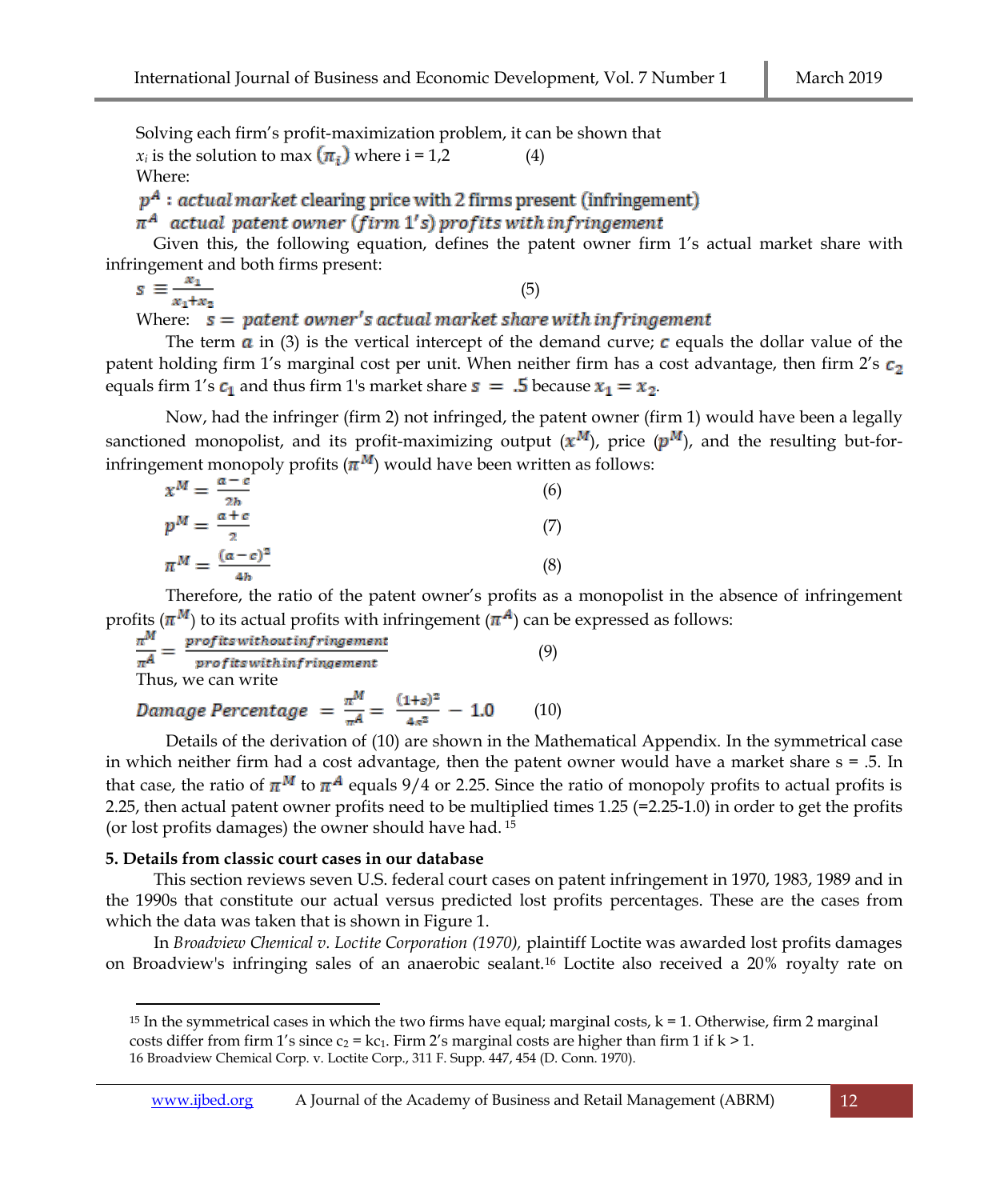Broadview's foreign sales and its attorney's fees. The court determined that Loctite would have earned an incremental profit margin of 60% on the infringing sales by Broadview from 1967 through 1969. The court stated that its purpose was "not to punish the defendant for his offense but tocompensate the plaintiff for his injuries."

Industries lost profits on 40% of defendant Mor-F1o's sales of infringing water heaters.<sup>17</sup> The court awarded a 3% royalty rate on the remaining 60% of infringing sales, all of which occurred between 1984 and 1988. Patent owner State Industries had \$155 million in sales while infringer Mor-Flo had sales of \$84 million. As in *Broadview,* the court awarded patent owner State Industries its incremental profit margin on lost sales.

In *Modine Manufacturing v. Allen Group (1989),* plaintiff and patent owner Modine was awarded \$9.8 million in lost profits damages (\$2.2 million on lost sales and \$7.6 million on price erosion) on 50% or infringer Allen's sales.<sup>18</sup> The innovations at issue related to welding and solder backfilling embodied in car and truck radiators. The court determined that the product prices that patent owner Modine received were depressed by 5% because of the infringing sales. Modine then agreed to accept the \$9.8 million in lost profits and \$4.1 million in royalty damages for a total of nearly \$14 million rather than staring a newtrial.

In *Micro Motion v. Exac Corporation (1991),* the court awarded patent owner Micro \$14.6 million from price erosion and \$4.2 million from lost sales against infringer Exac.<sup>19</sup> Micro also received a 15% royalty on infringing sales by Exac that Micro itself would not have made, but which used Micro's patent and \$5.4 million in prejudgment interest. Micro's patent is embodied in flowmeters which measure the mass flow of liquids. No attorney's fees were awarded to Micro because Exac's infringement was not found to be willful.

In Minco n. Combustion Engineering (1995), the court awarded patent owner Minco \$3.5 million in lost profits damages and \$7.4 million in reasonable royalties.20 Because of willful infringement, both awards were doubled, giving Minco \$7.0 million in lost profits damages; doubled royalties plus interest and attorney fees. The patents are contained in rotary furnaces used to fuse minerals.

In Pfizer v. International Rectifier Corporation (1983), pharmaceutical patent holder Pfizer obtained lost profits damages of \$55 million from International for infringement of Pfizer patents on its second-generation tetracycline product.21 The damages were composed of \$38 million in lost sales and \$17 million in price erosion because of International's infringement.

In *W.R. Grace v. Intercat and Conoco (1999), the* court found that patent owner Grace was entitled to recover for lost sales of \$4.9 million and for price erosion of \$3.9 million for a total lost profits damage of \$8.8 million.<sup>22</sup> Because the Court found that the infringement was willful, Grace's lost profits damage was doubled to \$17.6 million. Grace's patents were on a composition to reduce sulfur dioxide emissions from hydrocarbon conversion.

<sup>17</sup> State Indus., Inc. v. Mor–Flo Indus., Inc., 883 F.2d 1573, 1578 (Fed. Cir. 1989).

<sup>18</sup> Modine Mfg, Co. v. Allen Group, Inc., 1989 U.S. Dist. LEXIS 16413, (N.D. Cal. 1989).

<sup>19</sup> Micro Motion, Inc. v. Exac Corp., 761 F. Supp. 1420, 1436 (N.D. Cal. 1991).

<sup>20</sup> Minco, Inc. v. Combustion Eng'g, 903 F. Supp. 1204, 1995 U.S. Dist. LEXIS 19658, (E.D. Tenn. 1995).

<sup>21</sup> Pfizer, Inc. v. Int'l Rectifier Corp., 685 F.2d 357, 359 (9th Cir. 1982).

<sup>22</sup> WR Grace & Co.-Conn. v. Intercat, Inc., 60 F. Supp. 2d 316 (D. Del. 1999).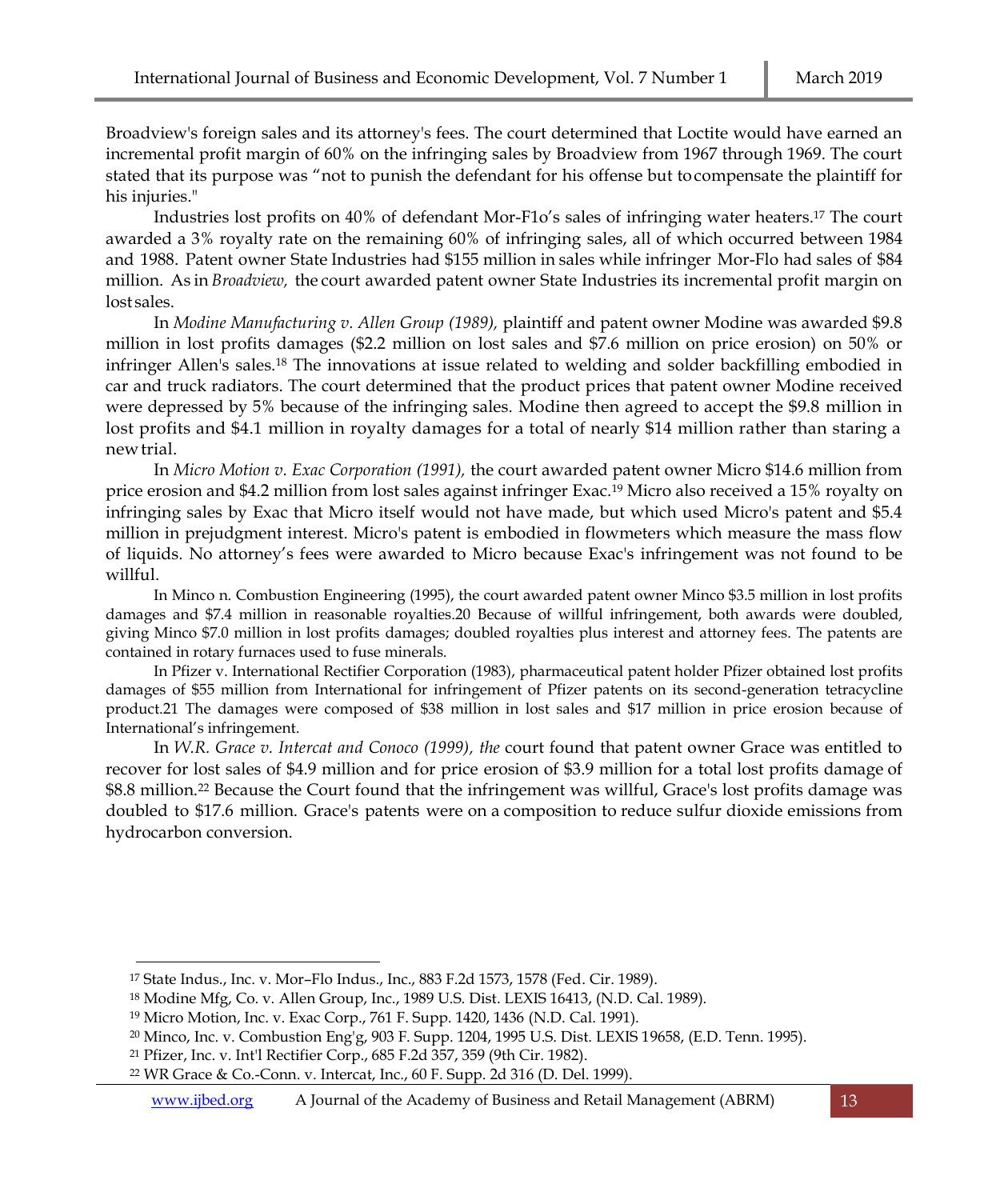| A                    | в                   | C                              | D                         | E.                                                                             | F                                             | G                                      | н                                           | I                                      |
|----------------------|---------------------|--------------------------------|---------------------------|--------------------------------------------------------------------------------|-----------------------------------------------|----------------------------------------|---------------------------------------------|----------------------------------------|
| Case                 | Year of<br>decision | Patent<br>Owner<br>Share,<br>S | Infringer<br><b>Share</b> | Predicted<br>Percent<br>Damage<br>Eq $(20)$<br>$(1 + s)^2$<br>$-1.0$<br>$4s^2$ | Initial<br>Decision<br>Percent in<br>the Case | $\frac{0}{0}$<br>Predicted<br>- Actual | Final<br>Decision<br>Percent in<br>the case | $\frac{0}{0}$<br>Predicted<br>- Actual |
| Minco                | 1996                | 0.276                          | 0.724                     | 4.345                                                                          | 2.126                                         | 104                                    | 4.252                                       | $\overline{2}$                         |
| <b>WR</b> Grace      | 1999                | 0.642                          | 0.358                     | 0.636                                                                          | 0.553                                         | 15                                     | 1.106                                       | $-42$                                  |
| <b>State</b>         | 1989                | 0.649                          | 0.351                     | 0.614                                                                          | 0.540                                         | 14                                     | 0.540                                       | 14                                     |
| Modine               | 1990                | 0.695                          | 0.305                     | 0.488                                                                          | 1.479                                         | -67                                    | 0.493                                       | $-1$                                   |
| Pfizer               | 1983                | 0.859                          | 0.141                     | 0.172                                                                          | 0.222                                         | $-23$                                  | 0.222                                       | $-23$                                  |
| Micro                | 1991                | 0.919                          | 0.081                     | 0.090                                                                          | 0.310                                         | $-71$                                  | 0.310                                       | $-71$                                  |
| <b>Broadvie</b><br>w | 1970                | 0.970                          | 0.030                     | 0.031                                                                          | 0.032                                         | $-3$                                   | 0.032                                       | $-3$                                   |
|                      |                     |                                | Mean Difference           |                                                                                |                                               | $-4%$                                  |                                             | $-18%$                                 |
|                      |                     |                                |                           | Mean Absolute Difference                                                       |                                               | 43%                                    |                                             | 22%                                    |

#### Table 2

The Lost Profits Damage Percent: Initial Court Rulings vs Final Rulings After Appeal

How well does our formula predict the infringement lost profits damage awards in these seven cases? The results are tabulated in Table 2. To calculate the predicted damage ratio in column E, we use the Damage Multiple (Equation 10) applied to this data. He table does not include reasonable royalties (which are not about lost profits), legal fees or willful infringement

#### **6. Conclusions, Limitations and Direction for Future Research**

There are three major conclusions. One, we derive the simplest duopoly/monopoly damage equation we have seen that captures all major economic drivers of lost profits damages in a single percentage number. Second, that damage percentage multiplied times the patent owner's actual profits (with infringement ongoing) equals what the infringer should pay the patent owner in lost profits damages. Third, we found that our equation's damage predictions had a correlation of .71 with the actual Federal court damage outcomes in a small pilot study.

One limitation of the paper is that it applies only to product enhancement patents and not to cost saving patents. Second, we assume that the patent sufficiently differentiates the two firm's products that they have no close substitutes and operate in a separate duopoly submarket. Third, we assume no noninfringing substitutes to the patented products. Limitations two and three can be handled in actual court cases from testimony by economic experts. A fourth limitation is that our damage formula does no account for willful infringement, which is behavioral and outside the scope of this study.

Future research could address the limitations above and incorporate into the model other economic drivers of patent lost profits damages.

# **7. References: Academic and Court Cases**

- Anton, J. J. and Yao, D. A. (2007) 'Finding "lost" profits: An equilibrium analysis of patent infringement damages', Journal of Law, Economics, and Organization, 23(1), pp. 186–207. doi: 10.1093/jleo/ewm008.
- Bohrer, D., Lynde, M. and Morris, E. M. N. (2009) 'The Shifting Sands of Price Erosion: Price Erosion Damages Shift by Tens of Millions of Dolalrs Depending Upon the Admissibility of Pre-Notice Eroded Prices', Santa Clara Computer and High - Technology Law Journal, 25(4), pp. 723–763.
- Broadview Chemical Corporation v. Loctite Corporation, 311 F. Supp. 447, 1970 U.S. Dist. Lexis 13387, 164 U.S.P.Q. (BNA) 419 (United States District Court for the District of Connecticut January 2, 1970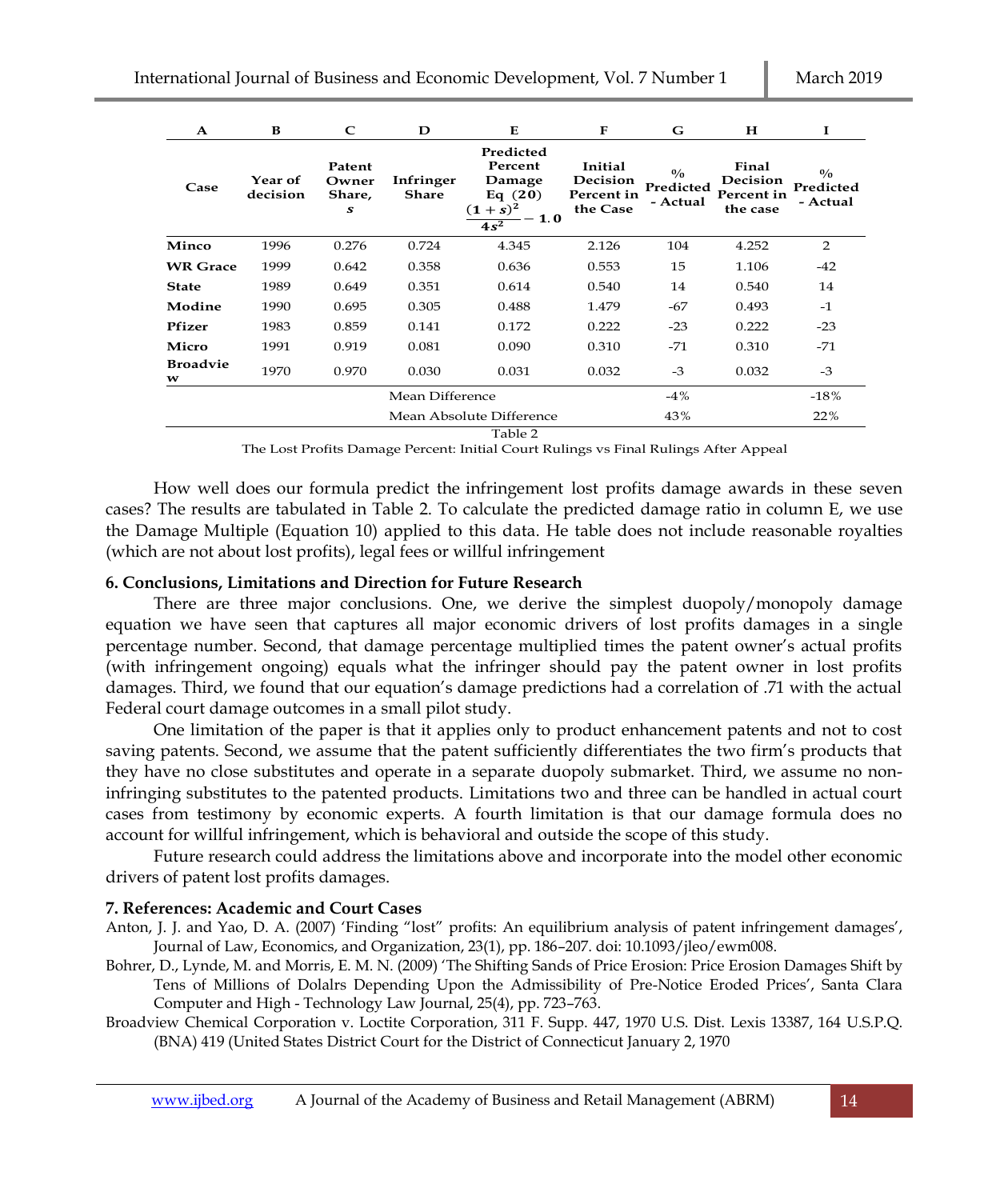- Choi, J. P. (2009) 'Alternative damage rules and probabilistic intellectual property rights: Unjust enrichment, lost profits, and reasonable royalty remedies', Information Economics and Policy. Elsevier B.V., 21(2), pp. 145–157. doi: 10.1016/j.infoecopol.2008.11.001.
- Policy, 21(2), 145–157. https://doi.org/10.1016/j.infoecopol.2008.11.001
- Crystal Semiconductor Corporation, Plaintiff-Appellant, v. Tritech Microelectronics International, Inc. and Tritech Microelectronics International Pte Ltd., Defendants-Cross Appellants, and Opti, Inc., Defendant., 246 F.3D 1336, 2001 U.S. App. Lexis 3553, 57 U.S.P.Q.2D (BNA) 1953 (United States Court of Appeals for the Federal Circuit March 7, 2001, Decided).
- Epstein, R. J. (2003) 'The Market Share Rule with Price Erosion: Patent Infringement Lost Profits Damages After Crystal', AIPLA Quarterly Journal, 31(1), pp. 1–46. doi: 10.3366/ajicl.2011.0005.
- Gaff, B. M. (2015) Patent Infringement Damages, Computer. doi: 10.1109/MC.2015.330.
- Gould, D. M. and Gruben, W. C. (1996) 'The role of intellectual property rights in economic growth', Journal of Development Economics, 48(2), pp. 323–350. doi: 10.1016/0304-3878(95)00039-9.
- Henry, M. D. and Turner, J. L. (2010) 'Patent Damages and Spatial Competition', The Journal of Industrial Economics, 58(2), pp. 279–305. Available at: http://www.jstor.org/stable/40662184.
- Janicke, P. M. and Ren, L. (2006) 'Who Wins Patent Infringement Cases?', AIPLA Quarterly Journal, 34(1), pp. 1–43. doi: 10.3366/ajicl.2011.0005.
- Lex Machina (2014) Lex Machina Patent Litigation Damages Reference Sheet. doi: https://lexmachina.com/wpcontent/uploads/2014/12/Damages-Reference-Sheet.pdf.
- Lex Machina (2018) Lex Machina's Fifth Annual Patent Litigation Year in Review Report Quantifies the Impact of the Landmark TC Heartland v. Kraft Supreme Court Case. doi: https://lexmachina.com/media/press/lexmachinas-fifth-annual-patent-litigation-year-review-report-quantifies-impact-landmark-tc-heartland-v-kraftsupreme-court-case/.
- Micro Motion, Incorporated, Plaintiff, v. Exac Corporation, Defendant, 761 F. Supp. 1420, 1991 U.S. Dist. Lexis 4843, 91 Daily Journal DAR 4595, 19 U.S.P.Q.2D (BNA) 1001 (United States District Court for the Northern District of California February 27, 1991, Filed).
- Minco, Inc. v. Combustion Engineering, Inc., 903 F. Supp. 1204, 1995 U.S. Dist. Lexis 19653 (United States District Court for the Eastern District of Tennessee June 22, 1995, Filed).
- Modine Manufacturing Co., Plaintiff, v. The Allen Group, Inc. D/B/A/ The G & O Manufacturing Co., Defendant, 1989 U.S. Dist. Lexis 16413, 14 U.S.P.Q.2D (BNA) 1210 (United States District Court for the Northern District of California November 30, 1989, filed; December 4, 1989, Entered).
- Nicholson, W. and Snyder, C. (2008) Microeconomic Theory: Basic Principles and Extensions. 10th edn. Mason, Ohio: Thomson/South-Western.
- Nieberding, J. F. (2003) 'Lost Profits and Price Erosion in Patent Infringement Cases: Implications of " Crystal Semiconductor "', Journal of Forensic Economics, 16(1), pp. 37-49. Available at:

http://www.jstor.org/stable/42755931.

- Panduit Corp., Plaintiff-Appellant, v. Stahlin Bros. Fibre Works, Inc., Defendant-Appellee, 575 F.2d 1152, 1978 U.S. App. Lexis 11500, 197 U.S.P.Q. (BNA) 726 (United States Court of Appeals for the Sixth Circuit April 25, 1978, Decided and Filed).
- Pfizer, Inc., Plaintiff-Appellee, v. International Rectifier Corporation, Rachelle Laboratories Italia, S.P.A., Rachelle Laboratories, Inc., Rachelle Pharmaceuticals International, S.A., Defendants-Appellants, 685 F.2d 357, 1982 U.S. App. Lexis 16320, 217 U.S.P.Q. (BNA) 39 (United States Court of Appeals for the Ninth Circuit August 26, 1982).

Pridham, D. (2017) 'The Patent Litigation Lie', Forbes. doi:

https://www.forbes.com/sites/davidpridham/2017/04/13/the-patent-litigation-lie/#3678a157ea99.

- Schankerman, M. and Scotchmer, S. (2001) 'Damages and Injunctions in Protecting Intellectual Property', The RAND Journal of Economics, 32(1), pp. 199–220. Available at: http://www.jstor.org/stable/2696404 Accessed:
- Schankerman, M. and Scotchmer, S. (2005) 'Still Looking for Lost Profits: The Case of Horizontal Competition', UC Berkeley: Department of Economics, UCB. doi: 10.2139/ssrn.896165.

Tirole, J. (1988) The Theory of Industrial Organization. Cambridge, Massachusetts: The MIT Press.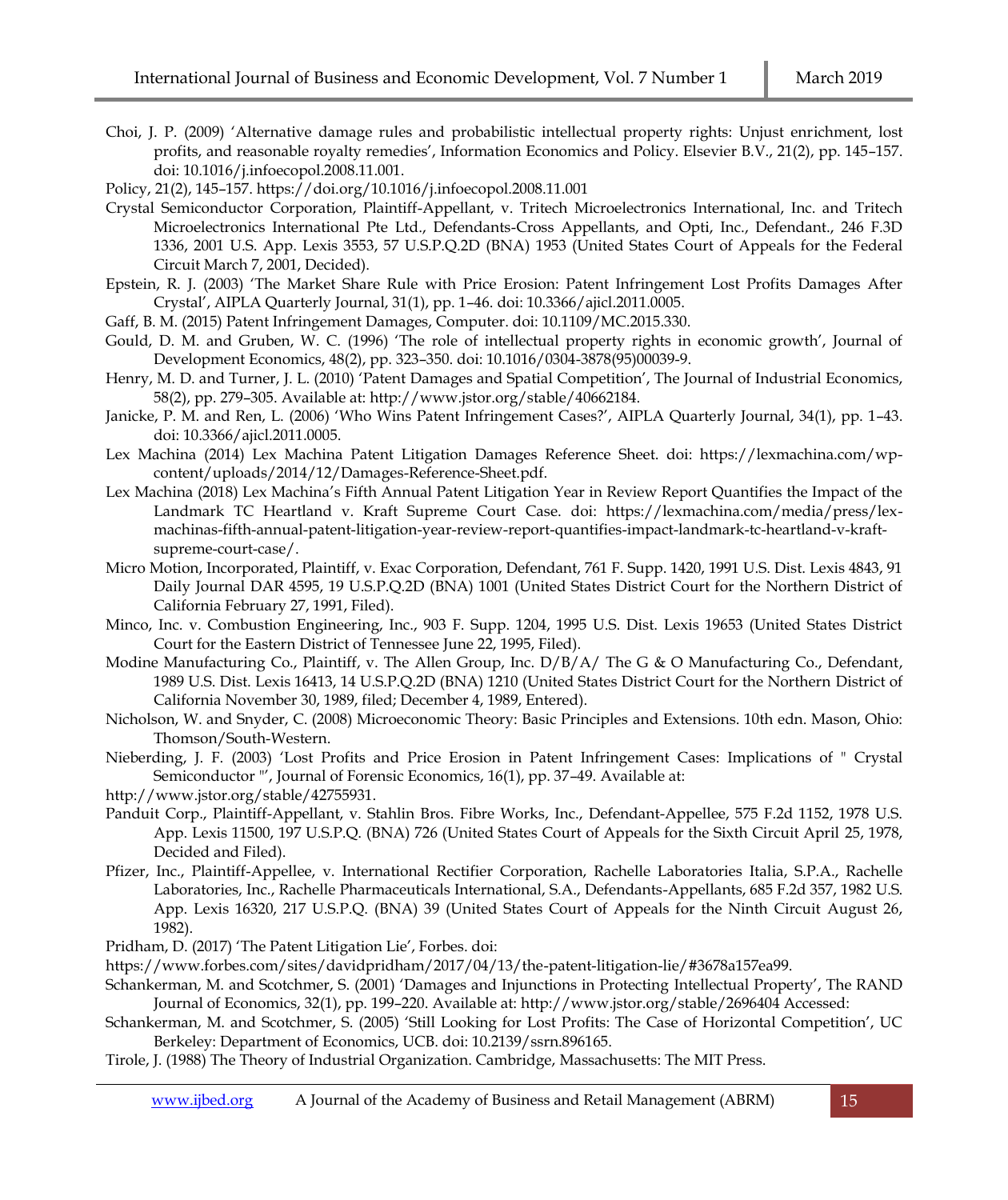- W.R. Grace & Co.-Conn., Plaintiff, v. Intercat, Inc. And Conoco, Inc., Defendants., 60 F. Supp. 2d 316, 1999 U.S. Dist. Lexis 12449, 52 U.S.P.Q.2D (BNA) 1331 (United States District Court for the District of Delaware August 9, 1999, Decided).
- Werden, G. J., Froeb, L. and Langenfeld, J. (2000) 'Lost Profits from Patent Infringement: The Simulation Approach', International Journal of the Economics of Business, 7(2), pp. 213–227. doi: 10.1080/13571510050084541.

# **8. Acknowledgements**

The authors are indebted to Francisco Alberto Castellanos Sosa for research assistance and especially to two people who helped write this paper: Keiko Hikino, the Director of Intellectual Property Research, Magee and Magee Consulting [www.MageeandMagee.com](http://www.mageeandmagee.com/) and Dr. Jack Lu, Chief Economist and Partner of Intellectual Property Market Advisory Partners LLC [www.IPMAP.com](http://www.ipmap.com/) and Senior Consultant to Magee and Magee Consulting. They also are indebted to Prof. Steven Tomlinson and William Hornung for ideas in prior drafts.

# **9. Mathematical Appendix**

In the two-firm market with the infringer present, profit-maximization requires that

| $\bullet$                                             |      |
|-------------------------------------------------------|------|
| $a+(k-2)c$<br>$x_1 =$                                 | (11) |
| $x_2 = \frac{a + (1-2k)c}{(1-2k)c}$                   | (12) |
| $p^A = \frac{a + (1+k)c}{(1+k)c}$                     | (13) |
| $\pi^A = \frac{[a + (k-2)c]^2}{[a + (k-2)c]^2}$<br>9Ъ | (14) |

Where:

 $x_1$ : patent owner's actual output with infringement  $x_2$ : infringer's actual output with infringement  $p^A$ : actual equilibrium price with infringement  $\pi^A$ : patent owner's actual profits with infringement

Using equations (11) and (12), we obtain the following equation, which shows the underlying

economic determinants of firm 1's actual market share with infringement:<br>  $s \equiv \frac{x_1}{x_1 + x_2} = \frac{a + (k-2)c}{2a - (k+1)c}$  (15) (15) Where:  $s =$  patent owner's actual market share with infringement

The term  $\boldsymbol{a}$  is the vertical intercept of the demand curve;  $\boldsymbol{c}$  equals the dollar value of the patent holding firm 1's marginal cost per unit; and  $k$  reflects the multiple of firm 2's marginal costs over firm 1's marginal costs ( $k > 1$  means that firm 2's costs are greater than firm 1's and  $k < 1$  means the opposite). This formula shows that when neither firm has a cost advantage, firm 1's market share  $s =$ .5 (when k equals 1.0). Of course, the patent owner firm 1's market share s increases with  $k$  (the multiple of firm 2's costs over firm 1's costs).<sup>23</sup>

Now, had the infringer (firm 2) not infringed, the patent owner (firm 1) would have been a legally sanctioned monopolist in this market, and its profit-maximizing output  $(x^M)$ , price  $(p^M)$ , and the resulting but-for infringement monopoly profits  $(\pi^M)$  would have been

 $\overline{a}$ <sup>23</sup> Notice that  $\frac{2a}{a} = \frac{a}{a(b+1)(a+2)} > 0$ .